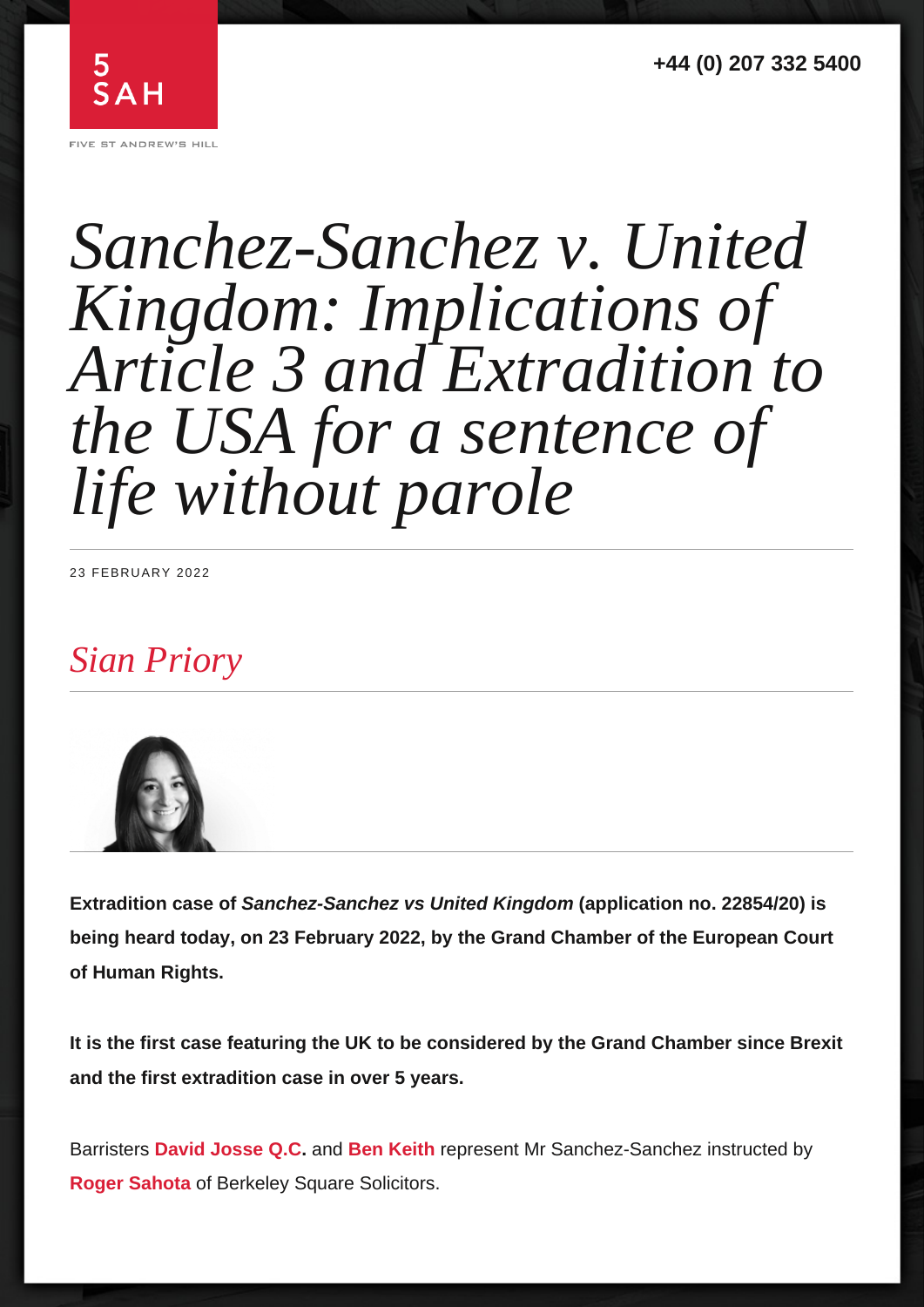Read Sian Priory 's article and analysis on the case below, examining the implications of

Click **here** to read eureporter's article on the case.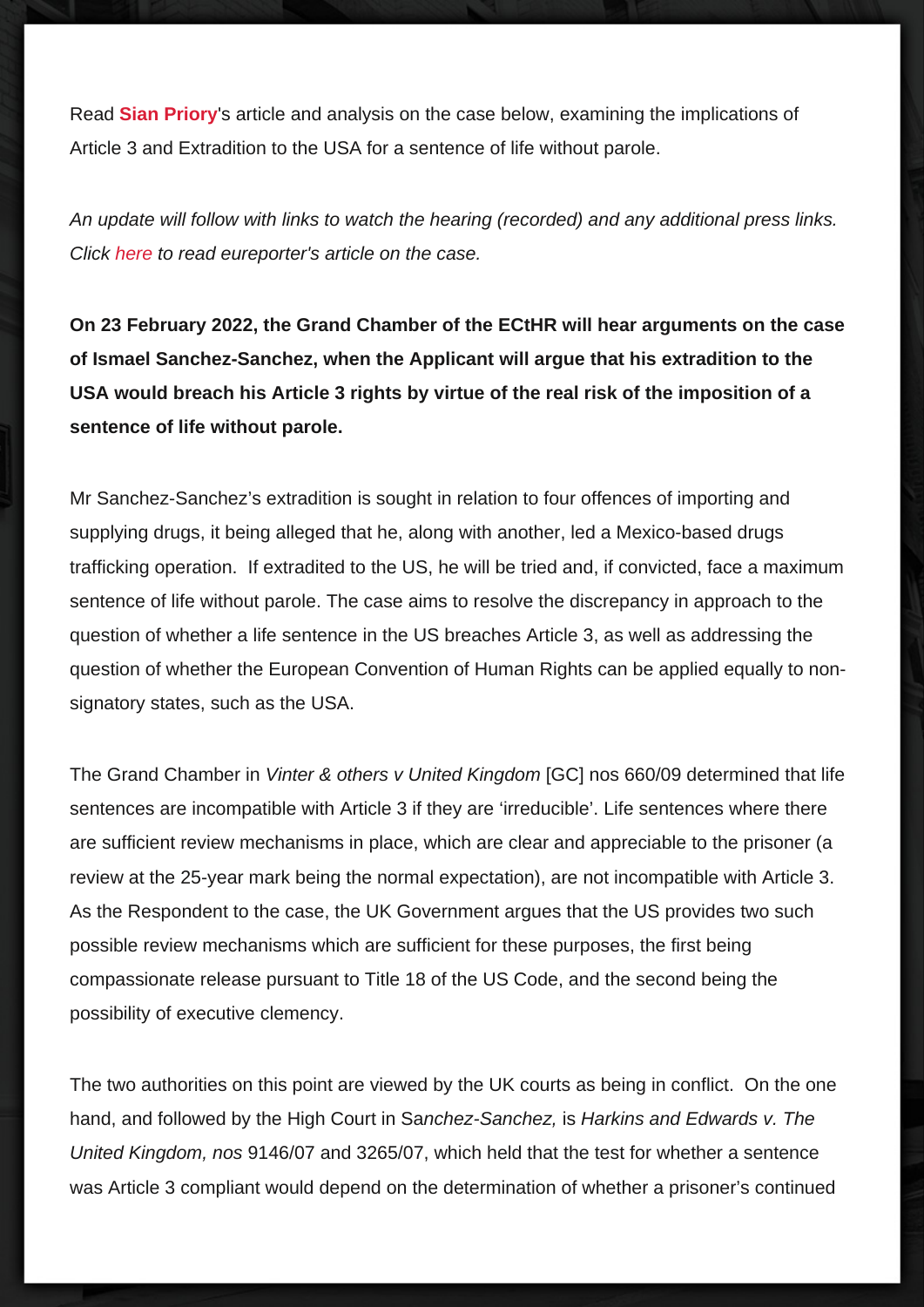detention performed any "legitimate penological purpose." Article 3 arguments would only be engaged at a point when it could be shown that this ceased to be the case. It follows that arguments could not be advanced until such time at which the US authorities refused to avail themselves of the mechanisms available (realistically after the Applicant has served decades in prison.) Harkins further found that the possibility of compassionate release or clemency did constitute sufficient mechanisms for review such that the sentence was Article 3 compliant.

On the other hand, Trablesi v Belgium no 140/10 held that the test ought to be whether a sentence is "irreducible", confirming that the State should have mechanisms for review so that there remained the possibility, even if remote, that an offender would at some point be released from prison. The court further held that this information should be available to the offender at the point of sentence; the offender should be able to appreciate the options and know what he would need to do in order to be eligible for release. Further, and crucially, Trablesi found that the current mechanisms in the US – compassionate release and clemency – were insufficient for the purposes of review and the sentences were therefore incompatible with Article 3.

The High Court both in Sanchez-Sanchez and, shortly before, in Hafeez v United States of America [2020] EWHC 155, described Trablesi as an "unexplained departure" from the previous case law of the ECtHR, instead following Harkins No2. With permission to appeal to the Supreme Court refused, Sanchez-Sanchez appears before the Grand Chamber to resolve this discrepancy in approach and provide clarity to the UK courts. Specifically, the Applicant will argue that Trablesi formed no such departure from case law, but rather the Grand Chamber made a clear and unambiguous statement of the law in Vinter, in which the Court considered and modified the test in Harkins No2, and as such constitutes "clear and constant jurisprudence."

Regarding the question of the applicability of European Convention law to non-signatory states, the Applicant will advance that Vinter grappled with the same question and found in favour of the Applicant. Further, the Convention is based on the UN Declaration of Human Rights and as such its principles ought not to be diluted. Of course there remains a margin of appreciation in removal cases but the fundamental essence of the convention should not be